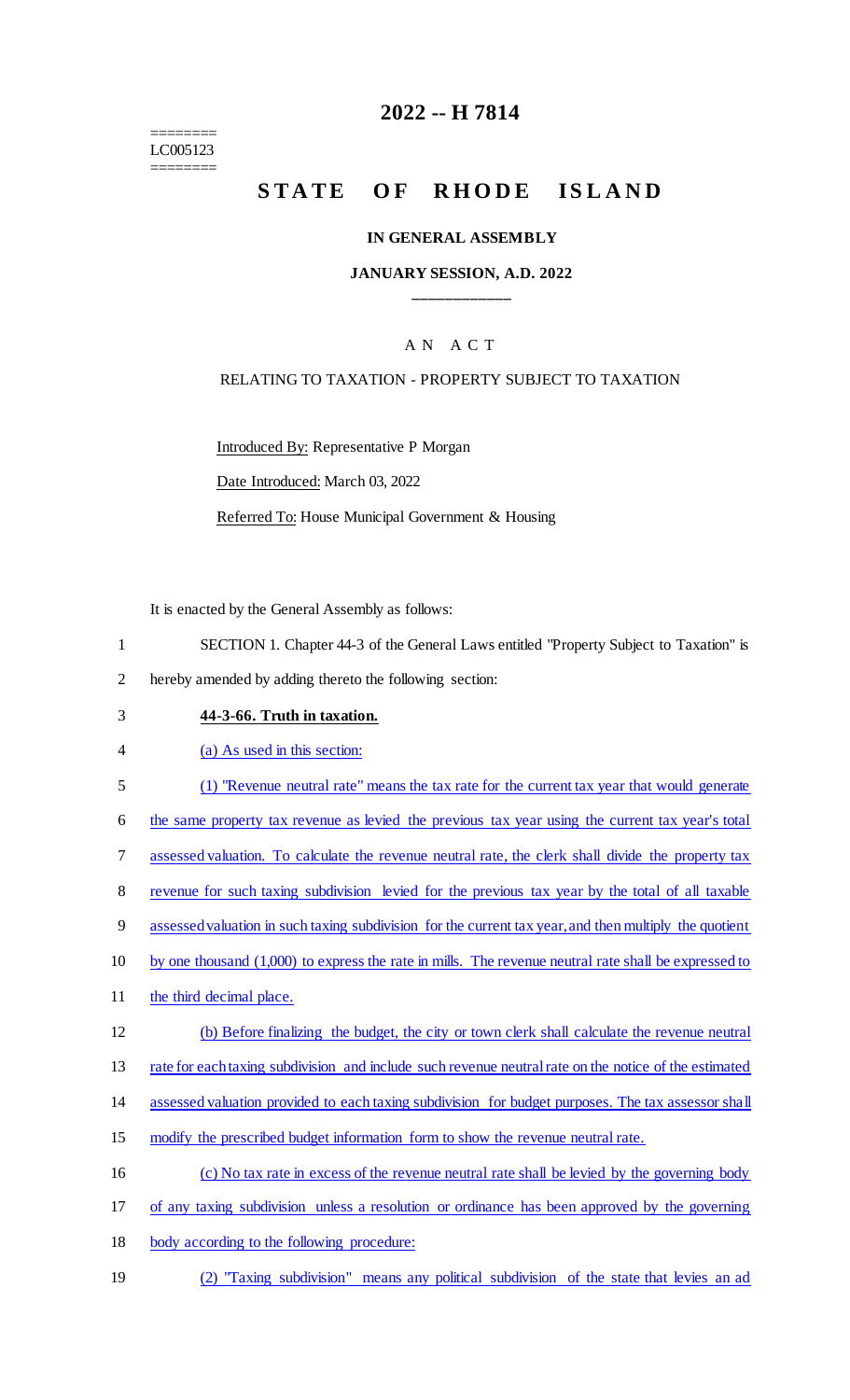1 valorem tax on property.

| $\mathbf{2}$             | (1) The governing body shall publish notice of its proposed intent to exceed the revenue                       |
|--------------------------|----------------------------------------------------------------------------------------------------------------|
| 3                        | neutral rate via their emergency phone alert system, in the local newspapers where the governing               |
| $\overline{\mathcal{A}}$ | body is located and on its website at least ten (10) days in advance of the public hearing. The notice         |
| 5                        | shall include, but not be limited to, its proposed tax rate, its revenue neutral rate and the date, time       |
| 6                        | and location of the public hearing.                                                                            |
| $\tau$                   | (2) On or before finalizing the budget, the governing body shall notify the clerk of its                       |
| 8                        | proposed intent to exceed the revenue neutral rate and provide the date, time and location of the              |
| 9                        | public hearing and its proposed tax rate. The clerk shall notify each taxpayer with property in the            |
| 10                       | taxing or taxation district, by mail directed to the taxpayer's last known address, of the proposed            |
| 11                       | intent to exceed the revenue rate at least ten (10) days in advance of the public hearing.                     |
| 12                       | Alternatively, the clerk may transmit the notice to the taxpayer by electronic means at least ten (10)         |
| 13                       | days in advance of the public hearing, if such taxpayer and clerk have consented in writing to                 |
| 14                       | service by electronic means. Costs associated with the notice shall be borne by the taxing                     |
| 15                       | subdivision. The clerk shall consolidate the required information for all taxing subdivisions relevant         |
| 16                       | to the taxpayer's property on one notice. The notice shall include, but not be limited to:                     |
| 17                       | (i) The revenue neutral rate;                                                                                  |
| 18                       | (ii) The proposed property tax revenue needed to fund the proposed budget;                                     |
| 19                       | The tax rate based upon the proposed budget and the current year's total assessed<br>$\overline{(\mathbf{m})}$ |
| 20                       | valuation;                                                                                                     |
| 21                       | (iv) The tax rate and property tax on the taxpayer's property from the previous year's tax                     |
| 22                       | statement;                                                                                                     |
| 23                       | (v) The proposed percent change in the tax rate between the previous year's tax rate and                       |
| 24                       | the proposed tax rate for the current year;                                                                    |
| 25                       | (vi) The appraised value and assessed value of the taxpayer's property for the current year;                   |
| 26                       | (vii) The estimates of the tax for the current tax year on the taxpayer's property based on                    |
| 27                       | the revenue neutral rate and the proposed tax rate; and                                                        |
| 28                       | (viii) The date, time and location of the public hearing.                                                      |
| 29                       | (3) The public hearing to consider exceeding the revenue neutral rate shall be held before                     |
| 30                       | the tax rate is finalized. The governing body shall provide interested taxpayers desiring to be heard          |
| 31                       | an opportunity to present oral testimony within reasonable time limits and without unreasonable                |
| 32                       | restriction on the number of individuals allowed to make public comment.                                       |
| 33                       | (4) A majority vote of the governing body, by the adoption of a resolution or ordinance to                     |
| 34                       | approve exceeding the revenue neutral rate, shall be required prior to adoption of a proposed budget           |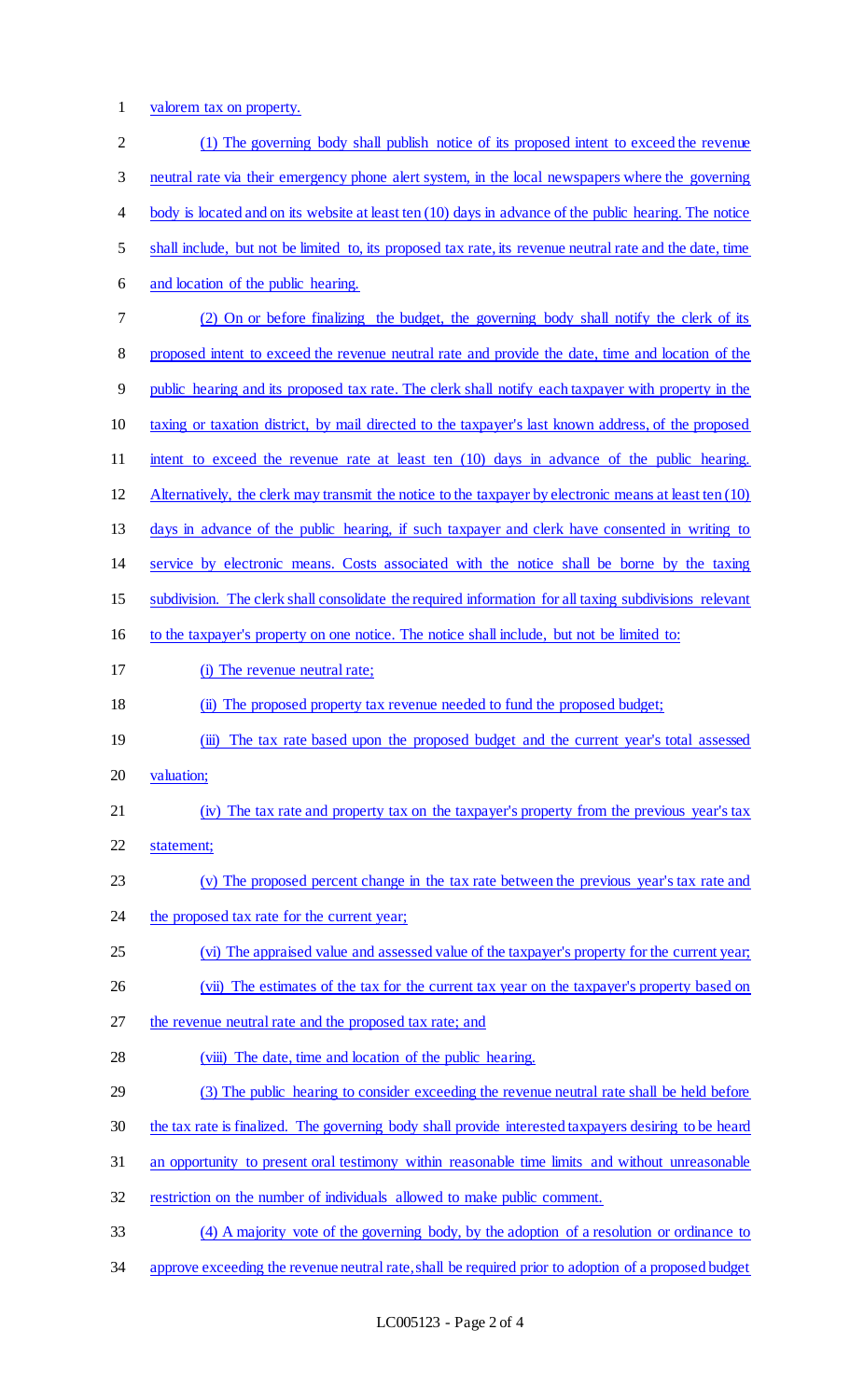- that will result in a tax rate in excess of the revenue neutral rate. Such vote of the governing body
- shall be conducted at the public hearing after the governing body has heard from interested
- 3 taxpayers.
- (c) Any governing body subject to the provisions of this section that does not comply with subsection (b) of this section shall refund to taxpayers any property taxes over-collected based on the amount of the levy that was in excess of the certified tax revenue neutral rate. The provisions of this subsection shall not be construed as prohibiting any other remedies available under the law. (d) If the governing body of a taxing subdivision must conduct a public hearing to approve exceeding the revenue neutral rate under this section, the governing body of the taxing subdivision shall certify, on or before September 20, to the proper clerk the amount of ad valorem tax to be 11 levied. (e) The provisions of this section shall not apply to any taxing subdivision or taxing district that receives five thousand dollars (\$5,000) or less in revenue from property taxes in the current year. SECTION 2. This act shall take effect upon passage.

======== LC005123 ========